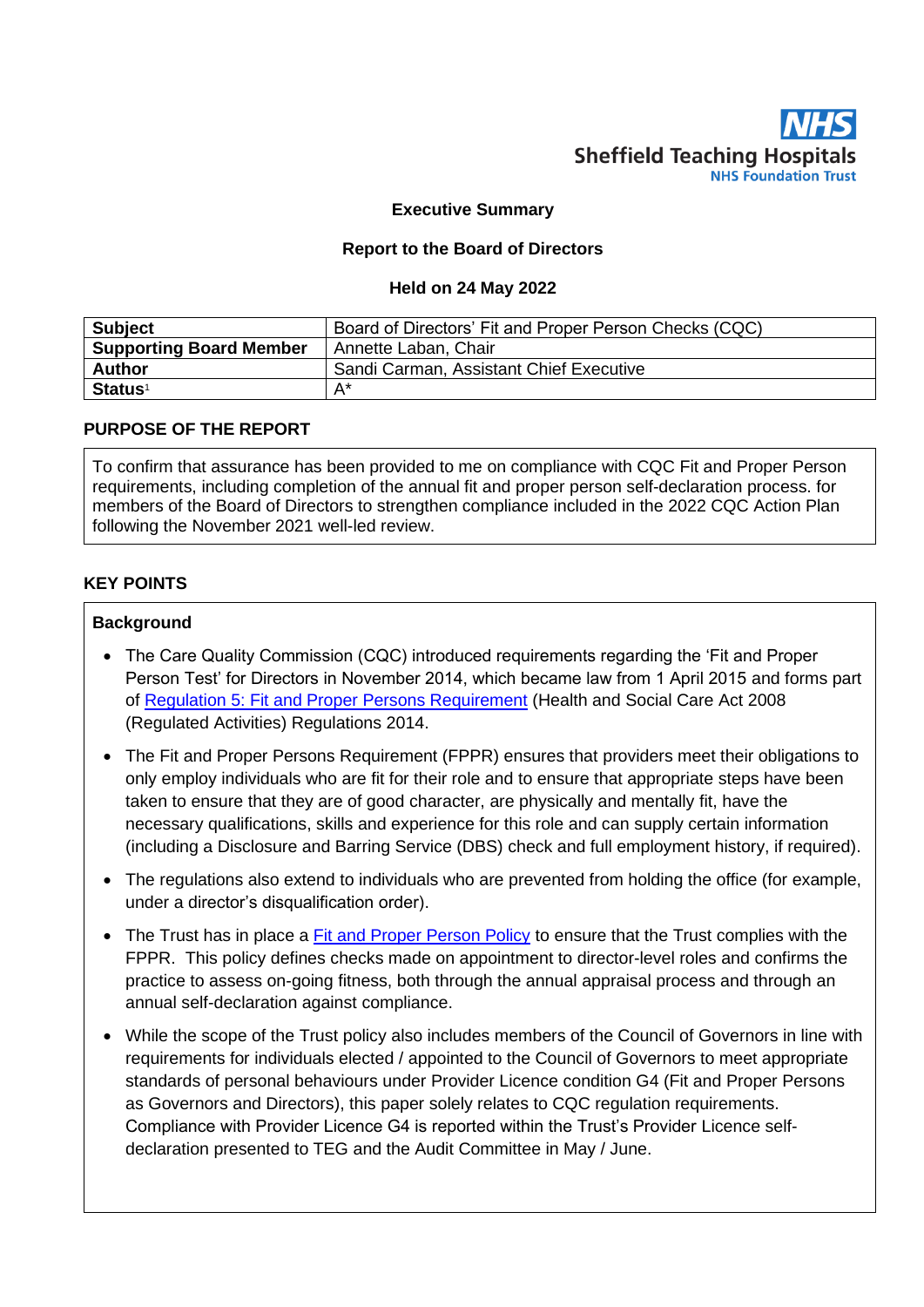# **Trust Fit and Proper Person Policy and procedure**

## On appointment checks

- The Trust's policy defines a number of checks that will take place on appointment to roles that fall under its agreed scope (ie Executive and Non-Executive directors and also those senior managers which are formally recognised as members of the Trust Executive Group). These include the following pre-employment checks in line with NHS employment standards:
	- Proof of identify
	- − Disclosure and Barring Service (DBS) check
	- − Occupational Health clearance
	- − Evidence of the right to work in the UK
	- − A check of employment history and two references
	- Qualifications / registration relevant to the role
- In addition, checks of the following registers are made on appointment:
	- Disqualified Directors
	- Bankruptcy and insolvency
	- − Removed Charity Trustees

**In the reporting period (1 April 2021 to the date of this report) four individuals were appointed where Fit and Proper Person checks applied. For all these four individuals, relevant checks were carried out on appointment with satisfactorily results recorded within personnel files.**

## Assessment of on-going fitness

- The Trust's policy confirms that the annual appraisal process should be used as an opportunity to discuss continued fitness competence. The Chief Executive is responsible for appraising Executive members of the Board of Directors / TEG members, while the Chair is responsible for appraising the Non-executive Directors and the Chief Executive. The Chair's appraisal is led by the Senior Independent Director.
- The policy also defines an annual requirement for post holders / office holders to complete a further form of declaration confirming that they continue to be a fit and proper person.

**All individuals who were subject to Fit and Proper Person checks during the reporting period, (including directors no longer in post), and were eligible to take part in an in-year appraisal had done so. This does not include two very recent new starters whose appraisals will take place for 2022/23.**

**Through the appraisal process no matters were raised that cause concerns relating to an individual being fit and proper to carry out their role.**

**Self-declarations for all individuals subject to Fit and Proper Person checks (in post) have been completed and a hard copy will be retained on the individual's personnel file.** 

**All returns have been reviewed by myself and no issues have been identified that impact on the individual's ability to perform their duties as a member of the Board.**